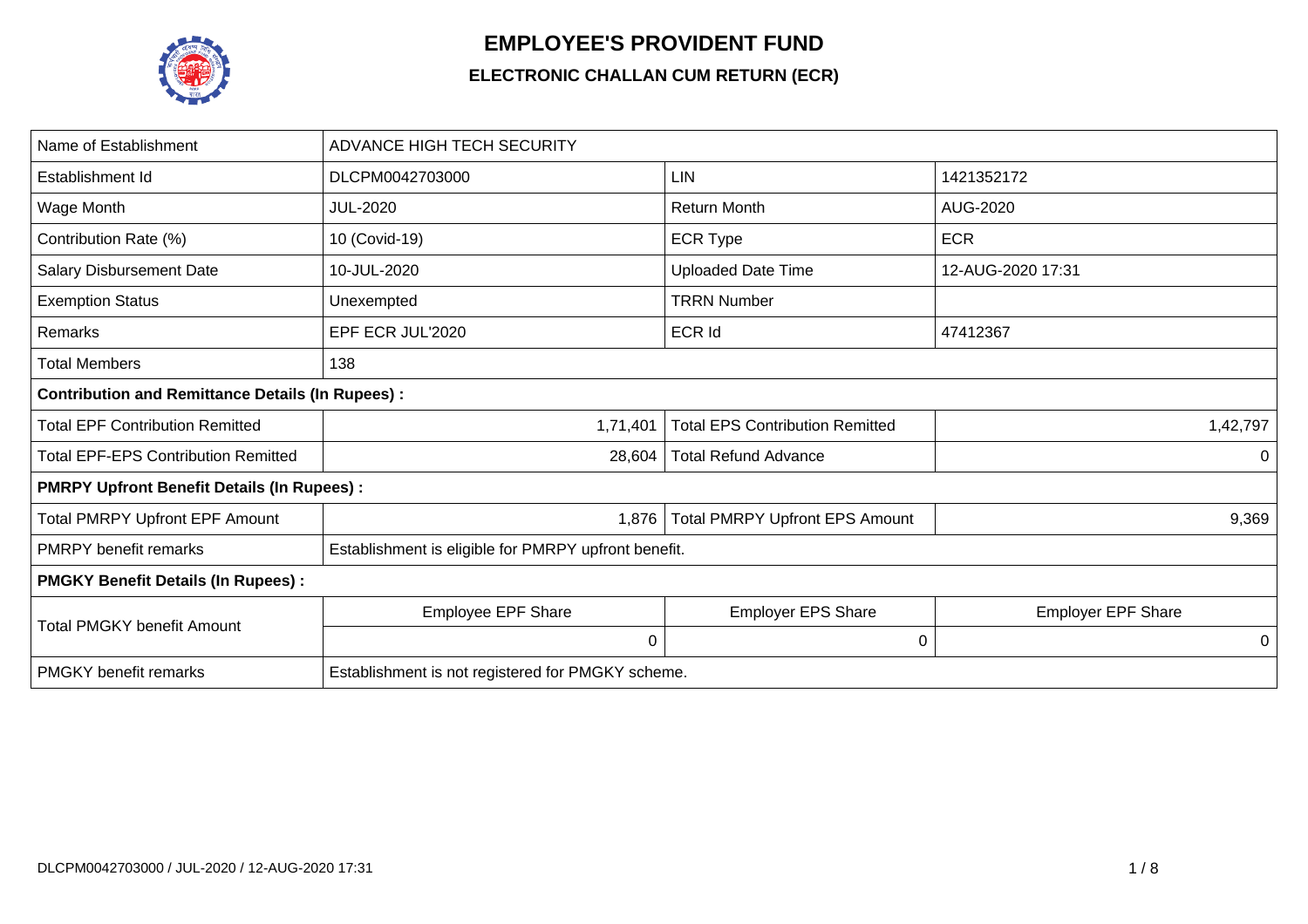## Member Details :-

|                | Name as per  |                                             |                                                |          | Wages       |                |             | <b>Contribution Remitted</b> |            |           |                    |                | <b>PMRPY / PMGKY Benefit</b>   | <b>Posting</b>        |                 |                                  |
|----------------|--------------|---------------------------------------------|------------------------------------------------|----------|-------------|----------------|-------------|------------------------------|------------|-----------|--------------------|----------------|--------------------------------|-----------------------|-----------------|----------------------------------|
| SI. No.        | <b>UAN</b>   | <b>ECR</b>                                  | <b>UAN</b><br><b>Repository</b>                | Gross    | <b>EPF</b>  | <b>EPS</b>     | <b>EDLI</b> | EE.                          | <b>EPS</b> | <b>ER</b> | <b>NCP</b><br>Days | <b>Refunds</b> | <b>Pension</b><br><b>Share</b> | ER PF<br><b>Share</b> | <b>EE Share</b> | <b>Location of</b><br>the member |
| $\overline{1}$ | 101461682976 | <b>AJAY KUMAR</b><br><b>BARAR</b>           | <b>AJAY KUMAR</b><br><b>BARAR</b>              | 6,850    | 6,850       | 6,850          | 6,850       | 685                          | 571        | 114       | 14                 | $\mathbf 0$    |                                |                       |                 | N.A.                             |
| 2              | 101446308814 | <b>AMIT KUMAR</b>                           | <b>AMIT KUMAR</b>                              | 15,413   | 15,000      | 15,000         | 15,000      | 1,500                        | 1,250      | 250       | $\mathbf 0$        | $\mathbf 0$    |                                |                       |                 | N.A.                             |
| 3              | 101575118149 | <b>AMIT KUMAR</b>                           | <b>AMIT KUMAR</b>                              | 1,142    | 1,142       | 1,142          | 1,142       | 114                          | 95         | 19        | 24                 | $\mathsf{O}$   |                                |                       |                 | N.A.                             |
| $\overline{4}$ | 101485166730 | <b>ANIL KUMAR</b>                           | <b>ANIL KUMAR</b>                              | 14,842   | 14,842      | 14,842         | 14,842      | 1,484                        | 1,236      | 248       | $\mathbf 0$        | $\mathbf 0$    |                                |                       |                 | N.A.                             |
| 5              | 101588416738 | <b>ANIL KUMAR</b><br><b>PANDEY</b>          | <b>ANIL KUMAR</b><br><b>PANDEY</b>             | 2,854    | 2,854       | 2,854          | 2,854       | 285                          | 238        | 47        | 21                 | $\mathbf 0$    |                                |                       |                 | N.A.                             |
| 6              | 101485167181 | ANIRUDH                                     | <b>ANIRUDH</b>                                 | 14,271   | 14,271      | 14,271         | 14,271      | 1,427                        | 1,189      | 238       | $\overline{1}$     | $\mathbf 0$    |                                |                       |                 | N.A.                             |
| $\overline{7}$ | 101219575727 | <b>ANITA</b>                                | <b>ANITA</b>                                   | 15,413   | 15,000      | 15,000         | 15,000      | 1,500                        | 1,250      | 250       | $\mathbf 0$        | $\mathbf 0$    |                                |                       |                 | N.A.                             |
| 8              | 101068695920 | Mr. ANKUR<br><b>GAUTAM</b>                  | <b>ANKUR</b><br><b>GAUTAM</b>                  | 15,413   | 15,000      | 15,000         | 15,000      | 1,500                        | 1,250      | 250       | $\mathbf 0$        | $\mathsf{O}$   |                                |                       |                 | N.A.                             |
| 9              | 101575118154 | <b>ANOOP KUMAF</b>                          | <b>ANOOP</b><br><b>KUMAR</b>                   | 15,413   | 15,000      | 15,000         | 15,000      | 1,500                        | 1,250      | 250       | $\mathbf 0$        | $\mathbf 0$    |                                |                       |                 | N.A.                             |
| 10             | 101087749327 | Mr. ANUBHAV<br><b>SINGH</b>                 | <b>ANUBHAV</b><br><b>SINGH</b>                 | 13,129   | 13,129      | 13,129         | 13,129      | 1,313                        | 1,094      | 219       | 3                  | $\mathsf{O}$   |                                |                       |                 | N.A.                             |
| 11             | 100724883569 | Mr. ANUJ<br><b>SHARMA</b>                   | ANUJ<br><b>SHARMA</b>                          | 14,842   | 14,842      | 14,842         | 14,842      | 1,484                        | 1,236      | 248       | $\mathbf 0$        | $\mathbf 0$    |                                |                       |                 | N.A.                             |
| 12             | 101067269467 | <b>ARUN KUMAR</b>                           | ARUN<br><b>KUMAR</b>                           | 2,283    | 2,283       | 2,283          | 2,283       | 228                          | 190        | 38        | 22                 | $\mathbf 0$    |                                |                       |                 | N.A.                             |
| 13             | 101209488191 | <b>ARUN YADAV</b>                           | <b>ARUN YADAV</b>                              | 14,271   | 14,271      | 14,271         | 14,271      | 1,427                        | 1,189      | 238       | $\mathbf{1}$       | $\mathbf 0$    | <b>PMRPY</b>                   | <b>PMRPY</b>          |                 | N.A.                             |
| 14             | 100634808941 | <b>ASHA DAS</b>                             | <b>ASHA DAS</b>                                | 15,413   | 15,000      | 15,000         | 15,000      | 1.500                        | 1,250      | 250       | $\mathbf 0$        | $\mathbf 0$    |                                |                       |                 | N.A.                             |
| 15             | 101497093307 | Mr. ASHISH<br><b>KUMAR</b>                  | <b>ASHISH</b><br><b>KUMAR</b>                  | 14,842   | 14,842      | 14,842         | 14,842      | 1,484                        | 1,236      | 248       | $\mathbf 0$        | $\mathbf 0$    |                                |                       |                 | N.A.                             |
| 16             | 101564885336 | Mr. ATUL<br><b>KUMAR</b>                    | <b>ATUL KUMAR</b>                              | 13,700   | 13,700      | 13,700         | 13,700      | 1,370                        | 1,141      | 229       | $\overline{2}$     | $\mathbf 0$    |                                |                       |                 | N.A.                             |
| 17             | 100634810887 | <b>AVINASH</b><br><b>KUMAR</b>              | <b>AVINASH</b><br><b>KUMAR</b>                 | 15,413   | 15,000      | 15,000         | 15,000      | 1,500                        | 1,250      | 250       | 0                  | $\mathbf 0$    |                                |                       |                 | N.A.                             |
| 18             | 100987131212 | Mr. BAMBAM<br><b>KUMAR</b><br><b>PASWAN</b> | <b>BAMBAM</b><br><b>KUMAR</b><br><b>PASWAN</b> | 13,700   | 13,700      | 13,700         | 13,700      | 1,370                        | 1,141      | 229       | $\overline{2}$     | $\mathbf 0$    |                                |                       |                 | N.A.                             |
| 19             | 101203164931 | Mr. BHANU<br><b>PRATAP SINGI</b>            | <b>BHANU</b><br><b>PRATAP</b><br><b>SINGH</b>  | 3,425    | 3,425       | 3,425          | 3,425       | 343                          | 285        | 58        | 20                 | $\mathbf 0$    |                                |                       |                 | N.A.                             |
| 20             | 100551205569 | <b>BHARAT KR</b>                            | <b>BHARAT</b><br><b>KUMAR</b><br>MANDAL        | $\Omega$ | $\mathbf 0$ | $\overline{0}$ | $\mathbf 0$ | $\mathbf 0$                  | 0          | 0         | 26                 | $\mathbf 0$    |                                |                       |                 | N.A.                             |
| 21             | 100511755403 | Mr.<br><b>BHUPENDER</b>                     | <b>BHUPENDER</b>                               | 15,413   | 15,000      | 15,000         | 15,000      | 1,500                        | 1,250      | 250       | 0                  | $\mathbf 0$    |                                |                       |                 | N.A.                             |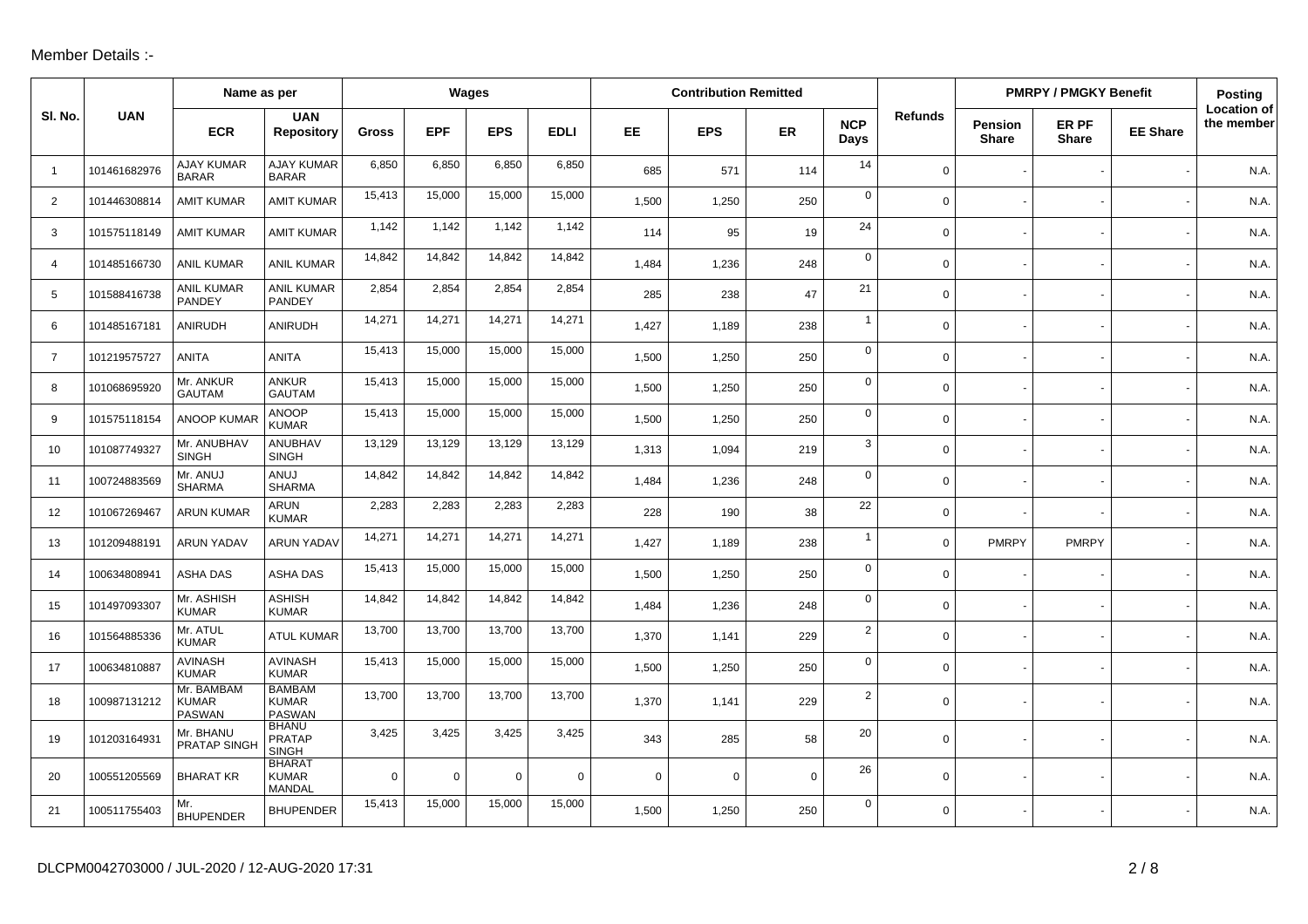|         |              |                                   | Name as per                       |        | Wages      |            |             |       | <b>Contribution Remitted</b> |           |                    |                | <b>PMRPY / PMGKY Benefit</b> |                       | Posting         |                                  |
|---------|--------------|-----------------------------------|-----------------------------------|--------|------------|------------|-------------|-------|------------------------------|-----------|--------------------|----------------|------------------------------|-----------------------|-----------------|----------------------------------|
| SI. No. | <b>UAN</b>   | <b>ECR</b>                        | <b>UAN</b><br><b>Repository</b>   | Gross  | <b>EPF</b> | <b>EPS</b> | <b>EDLI</b> | EE.   | <b>EPS</b>                   | <b>ER</b> | <b>NCP</b><br>Days | <b>Refunds</b> | Pension<br><b>Share</b>      | ER PF<br><b>Share</b> | <b>EE Share</b> | <b>Location of</b><br>the member |
| 22      | 101202213967 | Mr.<br><b>BHUPENDER</b>           | <b>BHUPENDER</b>                  | 11,988 | 11,988     | 11,988     | 11,988      | 1,199 | 999                          | 200       | $\overline{5}$     | $\mathbf 0$    |                              |                       |                 | N.A.                             |
| 23      | 101086023345 | <b>BRAJENDRA</b><br><b>KUMAR</b>  | <b>BRAJENDRA</b><br><b>KUMAR</b>  | 14,271 | 14,271     | 14,271     | 14,271      | 1,427 | 1,189                        | 238       | $\mathbf{1}$       | $\mathbf 0$    |                              |                       |                 | N.A.                             |
| 24      | 101419412073 | Mr. CHANDAN                       | CHANDAN                           | 14,271 | 14,271     | 14,271     | 14,271      | 1,427 | 1,189                        | 238       | $\mathbf{1}$       | $\Omega$       |                              |                       |                 | N.A.                             |
| 25      | 101426785411 | Mr. CHANDPAL<br><b>SHARMA</b>     | <b>CHANDER</b><br>PAL SHARMA      | 14,271 | 14,271     | 14,271     | 14,271      | 1,427 | 1,189                        | 238       | $\mathbf{1}$       | $\Omega$       | <b>PMRPY</b>                 | <b>PMRPY</b>          |                 | N.A.                             |
| 26      | 101270907713 | Ms. CHANDNI                       | CHANDNI                           | 13,700 | 13,700     | 13,700     | 13,700      | 1,370 | 1,141                        | 229       | $\overline{2}$     | $\Omega$       | <b>PMRPY</b>                 | <b>PMRPY</b>          |                 | N.A.                             |
| 27      | 101588416740 | <b>DEEPAK</b>                     | <b>DEEPAK</b>                     | 14,842 | 14,842     | 14,842     | 14,842      | 1,484 | 1,236                        | 248       | $\mathbf 0$        | $\Omega$       |                              |                       |                 | N.A.                             |
| 28      | 100511528677 | Mr. DEEPAK                        | <b>DEEPAK</b>                     | 13,129 | 13,129     | 13,129     | 13,129      | 1,313 | 1.094                        | 219       | 3                  | $\mathbf 0$    |                              |                       |                 | N.A.                             |
| 29      | 101513932510 | Mr. DEEPAK<br><b>BHILWARA</b>     | <b>DEEPAK</b><br><b>BHILWARA</b>  | 1,713  | 1,713      | 1,713      | 1,713       | 171   | 143                          | 28        | 23                 | $\mathbf 0$    |                              |                       |                 | N.A.                             |
| 30      | 101485167199 | <b>DEEPAK SINGH</b>               | <b>DEEPAK</b><br><b>SINGH</b>     | 15,413 | 15,000     | 15,000     | 15,000      | 1,500 | 1,250                        | 250       | $\mathbf 0$        | $\mathbf 0$    |                              |                       |                 | N.A.                             |
| 31      | 100551202918 | <b>DEVRAJ</b>                     | <b>DEVRAJ</b>                     | 14,842 | 14,842     | 14,842     | 14,842      | 1,484 | 1,236                        | 248       | $\mathbf 0$        | $\Omega$       |                              |                       |                 | N.A.                             |
| 32      | 101129049712 | <b>DILIP KUMAR</b>                | <b>DILIP KUMAR</b>                | 13,129 | 13,129     | 13,129     | 13,129      | 1,313 | 1,094                        | 219       | 3                  | $\Omega$       |                              |                       |                 | N.A.                             |
| 33      | 101575117156 | <b>DOLLY</b>                      | <b>DOLLY</b>                      | 2,854  | 2,854      | 2,854      | 2,854       | 285   | 238                          | 47        | 21                 | $\mathbf 0$    |                              |                       |                 | N.A.                             |
| 34      | 101588416729 | <b>GEETA</b>                      | <b>GEETA</b>                      | 5,138  | 5,138      | 5,138      | 5,138       | 514   | 428                          | 86        | 17                 | $\mathbf 0$    |                              |                       |                 | N.A.                             |
| 35      | 101596370254 | <b>GEETA DEVI</b>                 | <b>GEETA DEVI</b>                 | 10,846 | 10,846     | 10,846     | 10,846      | 1,085 | 903                          | 182       | $\overline{7}$     | $\Omega$       |                              |                       |                 | N.A.                             |
| 36      | 101414598845 | Mr. GOPAL                         | <b>GOPAL</b>                      | 3,996  | 3,996      | 3,996      | 3,996       | 400   | 333                          | 67        | 19                 | $\mathbf 0$    |                              |                       |                 | N.A.                             |
| 37      | 101390362478 | Mr. GOPAL                         | <b>GOPAL</b>                      | 13,700 | 13,700     | 13,700     | 13,700      | 1,370 | 1,141                        | 229       | $\overline{2}$     | $\mathbf 0$    |                              |                       |                 | N.A.                             |
| 38      | 101575118131 | <b>GULSHAN</b><br><b>KUMAR</b>    | <b>GULSHAN</b><br><b>KUMAR</b>    | 15,413 | 15,000     | 15,000     | 15,000      | 1,500 | 1,250                        | 250       | $\mathbf 0$        | $\mathbf 0$    |                              |                       |                 | N.A.                             |
| 39      | 101596370231 | <b>HARI GOVIND</b>                | <b>HARI</b><br><b>GOVIND</b>      | 5,138  | 5,138      | 5,138      | 5,138       | 514   | 428                          | 86        | 17                 | $\Omega$       |                              |                       |                 | N.A.                             |
| 40      | 100566333717 | <b>HARIBILASH</b><br><b>SINGH</b> | <b>HARIBILASH</b><br><b>SINGH</b> | 15,413 | 15,000     | 15,000     | 15,000      | 1,500 | 1,250                        | 250       | $\mathbf 0$        | $\mathbf 0$    |                              |                       |                 | N.A.                             |
| 41      | 101186798598 | <b>HARISH KUMAF</b>               | <b>HARISH</b><br><b>KUMAR</b>     | 15,413 | 15,000     | 15,000     | 15,000      | 1,500 | 1,250                        | 250       | $\mathbf 0$        | $\mathbf 0$    | Others                       | Others                |                 | N.A.                             |
| 42      | 100733147714 | Mr. HIMANSHU<br><b>THAKUR</b>     | <b>HIMANSHU</b><br><b>THAKUR</b>  | 11,417 | 11,417     | 11,417     | 11,417      | 1,142 | 951                          | 191       | 6                  | $\mathbf 0$    |                              |                       |                 | N.A.                             |
| 43      | 101291423288 | Mr. HIRA LAL<br>SAHU              | <b>HIRA LAL</b><br>SAHU           | 15,413 | 15,000     | 15,000     | 15,000      | 1,500 | 1,250                        | 250       | $\mathbf 0$        | $\Omega$       |                              |                       |                 | N.A.                             |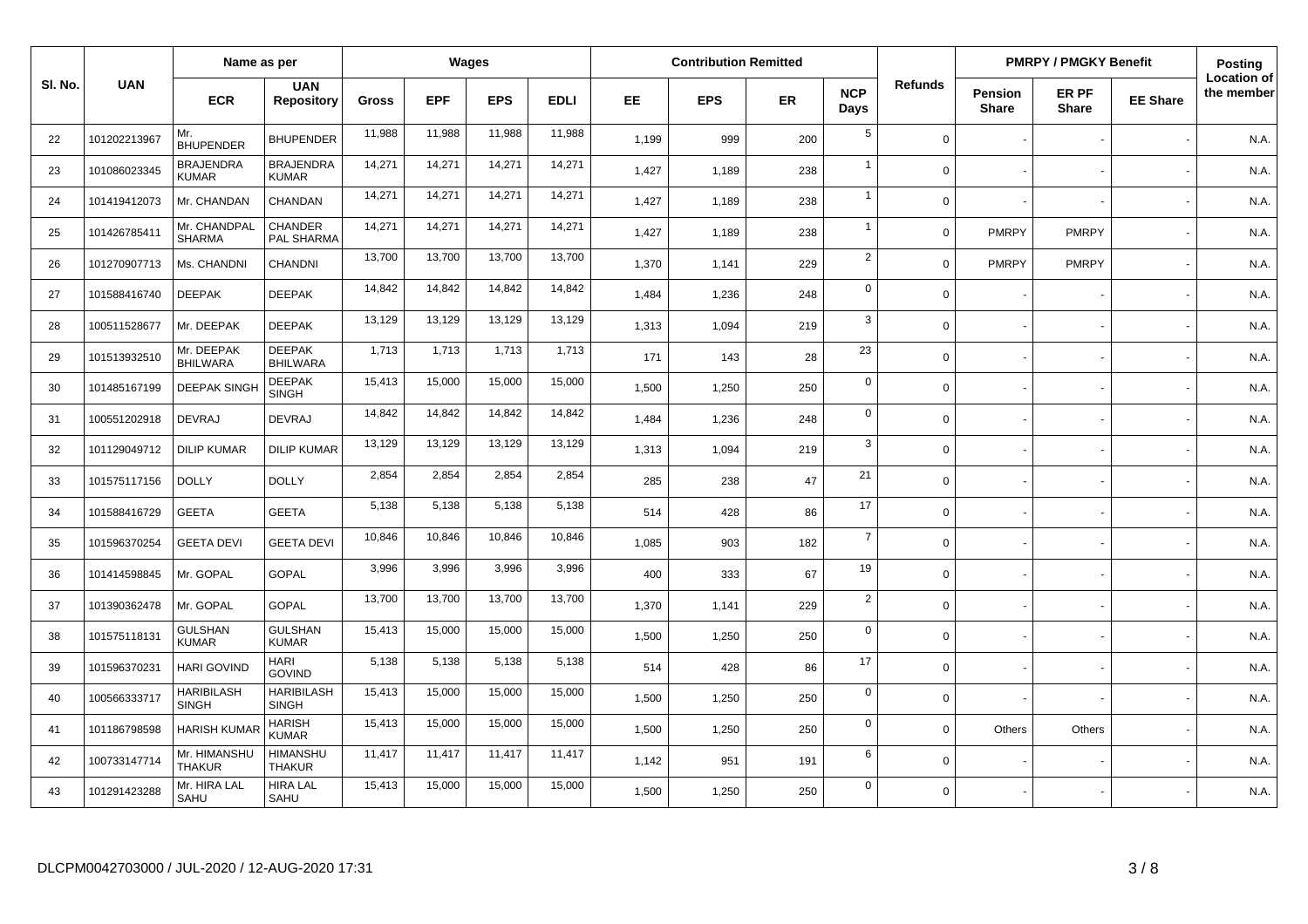|         |              | Name as per                               |                                              |              | Wages      |            |             |           | <b>Contribution Remitted</b> |           |                    |                |                                | <b>PMRPY / PMGKY Benefit</b> |                 | Posting                          |
|---------|--------------|-------------------------------------------|----------------------------------------------|--------------|------------|------------|-------------|-----------|------------------------------|-----------|--------------------|----------------|--------------------------------|------------------------------|-----------------|----------------------------------|
| SI. No. | <b>UAN</b>   | <b>ECR</b>                                | <b>UAN</b><br><b>Repository</b>              | <b>Gross</b> | <b>EPF</b> | <b>EPS</b> | <b>EDLI</b> | <b>EE</b> | <b>EPS</b>                   | <b>ER</b> | <b>NCP</b><br>Days | <b>Refunds</b> | <b>Pension</b><br><b>Share</b> | ER PF<br><b>Share</b>        | <b>EE Share</b> | <b>Location of</b><br>the member |
| 44      | 101186780620 | Mr. IMRAN<br><b>KHAN</b>                  | <b>IMRAN KHAN</b>                            | 10,846       | 10,846     | 10,846     | 10,846      | 1,085     | 903                          | 182       | $\overline{7}$     | $\mathbf 0$    |                                |                              |                 | N.A.                             |
| 45      | 101393221463 | Mrs.<br><b>INDRAWATI</b>                  | <b>INDRAWATI</b>                             | 13,129       | 13,129     | 13,129     | 13,129      | 1,313     | 1,094                        | 219       | 3                  | $\mathbf 0$    |                                |                              |                 | N.A.                             |
| 46      | 101452109726 | Mr. JAI<br><b>BHAGWAN</b><br><b>SINGH</b> | JAI<br><b>BHAGWAN</b><br><b>SINGH</b>        | 14,842       | 14,842     | 14,842     | 14,842      | 1,484     | 1,236                        | 248       | $\mathbf 0$        | $\Omega$       |                                |                              |                 | N.A.                             |
| 47      | 101568570265 | <b>JOGINDER</b><br><b>SINGH</b>           | <b>JOGINDER</b><br><b>SINGH</b>              | 15,413       | 15,000     | 15,000     | 15,000      | 1,500     | 1,250                        | 250       | $\mathbf 0$        | $\Omega$       |                                |                              |                 | N.A.                             |
| 48      | 101414468451 | Mrs. KAILASH<br><b>DEVI</b>               | KAILASH<br><b>DEVI</b>                       | 15,413       | 15,000     | 15,000     | 15,000      | 1,500     | 1,250                        | 250       | $\mathbf 0$        | $\Omega$       |                                |                              |                 | N.A.                             |
| 49      | 101488336440 | Mr. KANDHI LAL                            | KANDHI LAL                                   | 12,559       | 12,559     | 12,559     | 12,559      | 1,256     | 1,046                        | 210       | $\overline{4}$     | $\Omega$       |                                |                              |                 | N.A.                             |
| 50      | 101228120643 | Mr. KAPIL                                 | KAPIL                                        | 14,271       | 14,271     | 14,271     | 14,271      | 1,427     | 1,189                        | 238       | $\overline{1}$     | $\Omega$       |                                |                              |                 | N.A.                             |
| 51      | 100758416227 | Mr. KARTIK                                | <b>KARTIK</b>                                | 14,842       | 14,842     | 14,842     | 14,842      | 1,484     | 1,236                        | 248       | $\mathbf 0$        | $\Omega$       |                                |                              |                 | N.A.                             |
| 52      | 101497092840 | <b>KOMAL KUMAR</b>                        | <b>KOMAL</b><br><b>KUMARI</b>                | 14,842       | 14,842     | 14,842     | 14,842      | 1,484     | 1,236                        | 248       | $\mathbf 0$        | $\Omega$       |                                |                              |                 | N.A.                             |
| 53      | 101473177709 | Ms. KRITIKA<br>KUMARI                     | <b>KRITIKA</b><br>KUMARI                     | 9,134        | 9,134      | 9,134      | 9,134       | 913       | 761                          | 152       | 10                 | $\Omega$       |                                |                              |                 | N.A.                             |
| 54      | 101181778376 | Ms. KUMARI<br><b>SHALINI</b>              | <b>KUMARI</b><br><b>SHALINI</b>              | 4,567        | 4,567      | 4,567      | 4,567       | 457       | 380                          | 77        | 18                 | $\Omega$       |                                |                              |                 | N.A.                             |
| 55      | 101419412127 | LOKENDRA<br><b>KUMAR</b>                  | LOKENDRA<br><b>KUMAR</b>                     | 13,700       | 13,700     | 13,700     | 13,700      | 1,370     | 1,141                        | 229       | 2                  | $\Omega$       |                                |                              |                 | N.A.                             |
| 56      | 100551203135 | <b>MAMTA</b>                              | <b>MAMTA</b>                                 | 14,271       | 14,271     | 14,271     | 14,271      | 1,427     | 1,189                        | 238       | $\overline{1}$     | $\Omega$       |                                |                              |                 | N.A.                             |
| 57      | 101226699638 | <b>MANISH KUMAR</b>                       | MANISH<br><b>KUMAR</b>                       | 14,271       | 14,271     | 14,271     | 14,271      | 1,427     | 1,189                        | 238       | $\overline{1}$     | $\Omega$       | <b>PMRPY</b>                   | <b>PMRPY</b>                 |                 | N.A.                             |
| 58      | 101433399944 | Mr.<br>MANMOHAN<br><b>SINGH</b>           | <b>MANMOHAN</b><br><b>SINGH</b>              | 12,559       | 12,559     | 12,559     | 12,559      | 1,256     | 1,046                        | 210       | $\overline{4}$     | $\Omega$       |                                |                              |                 | N.A.                             |
| 59      | 101176538245 | Mr. MANOJ<br><b>KUMAR</b>                 | <b>MANOJ</b><br><b>KUMAR</b>                 | 13,129       | 13,129     | 13,129     | 13,129      | 1,313     | 1,094                        | 219       | $\mathbf{3}$       | $\Omega$       |                                |                              |                 | N.A.                             |
| 60      | 101497092864 | <b>MANOJ</b><br><b>PASWAN</b>             | <b>LONAM</b><br><b>PASWAN</b>                | 13,129       | 13,129     | 13,129     | 13,129      | 1,313     | 1,094                        | 219       | $\mathbf{3}$       | $\Omega$       |                                |                              |                 | N.A.                             |
| 61      | 100551203616 | <b>MANTUN</b>                             | <b>MANTUN</b>                                | 15,413       | 15,000     | 15,000     | 15,000      | 1,500     | 1,250                        | 250       | $\mathbf 0$        | $\Omega$       |                                |                              |                 | N.A.                             |
| 62      | 100732911407 | Mr. MD RIZWAN<br><b>ALAM</b>              | <b>MD RIZWAN</b><br><b>ALAM</b>              | 15,413       | 15,000     | 15,000     | 15,000      | 1,500     | 1,250                        | 250       | $\mathbf 0$        | $\Omega$       |                                |                              |                 | N.A.                             |
| 63      | 100876013439 | Mr. MOHD<br>KURBAN                        | MOHD<br><b>KURBAN</b>                        | 15,413       | 15,000     | 15,000     | 15,000      | 1,500     | 1,250                        | 250       | $\mathbf 0$        | $\Omega$       |                                |                              |                 | N.A.                             |
| 64      | 101425713674 | Ms. MOHINI                                | <b>MOHINI</b>                                | 13,129       | 13,129     | 13,129     | 13,129      | 1,313     | 1,094                        | 219       | 3                  | $\Omega$       | <b>PMRPY</b>                   | <b>PMRPY</b>                 |                 | N.A.                             |
| 65      | 101454635198 | Mr. MOHIT<br><b>KUMAR GUPTA</b>           | <b>MOHIT</b><br><b>KUMAR</b><br><b>GUPTA</b> | 4,567        | 4,567      | 4,567      | 4,567       | 457       | 380                          | 77        | 18                 | $\mathbf 0$    |                                |                              |                 | N.A.                             |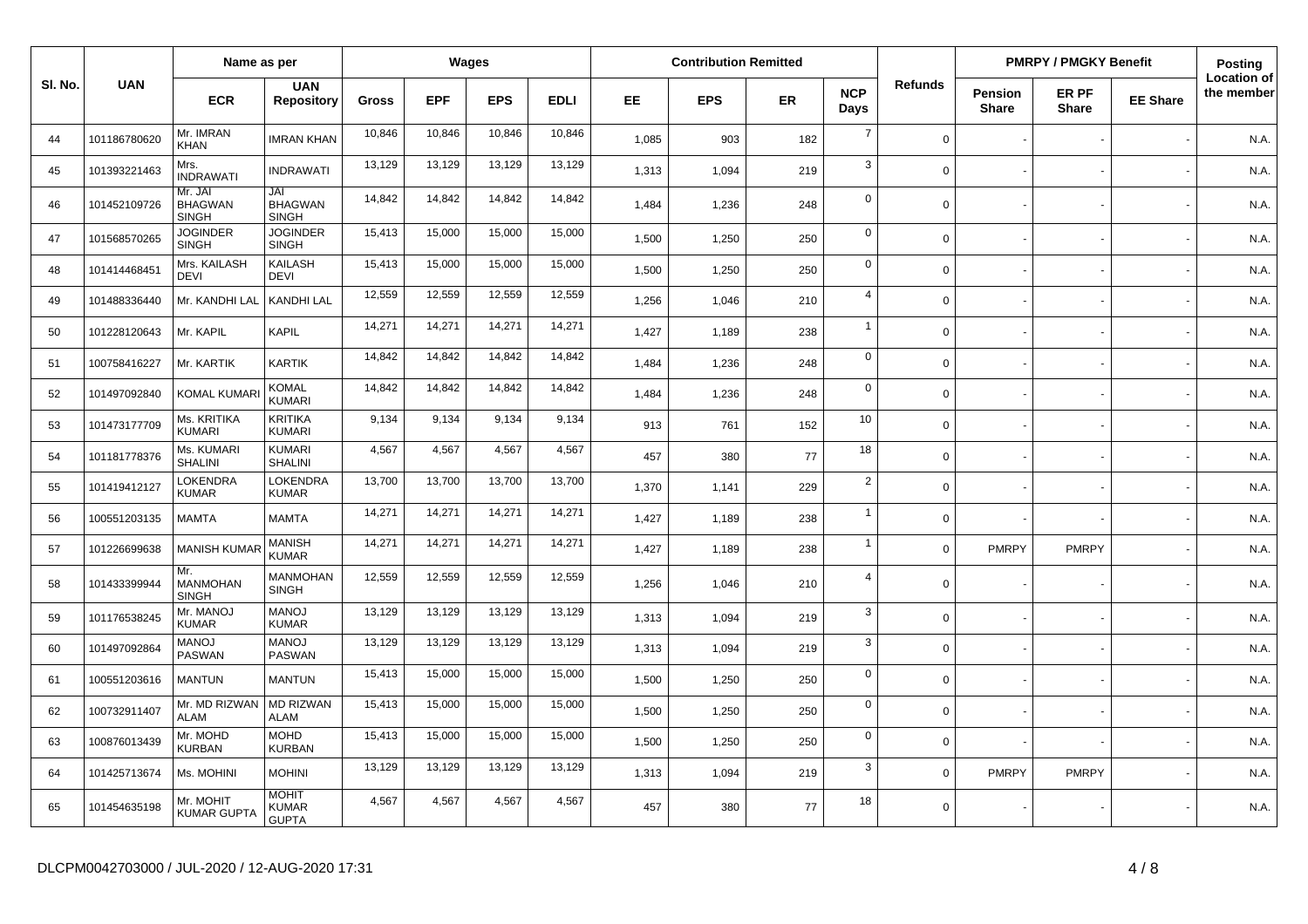|         | Name as per  |                                            | Wages                                          |              |            |            |             | <b>Contribution Remitted</b> |             |             |                    |                | <b>PMRPY / PMGKY Benefit</b>   |                       | Posting         |                                  |
|---------|--------------|--------------------------------------------|------------------------------------------------|--------------|------------|------------|-------------|------------------------------|-------------|-------------|--------------------|----------------|--------------------------------|-----------------------|-----------------|----------------------------------|
| SI. No. | <b>UAN</b>   | <b>ECR</b>                                 | <b>UAN</b><br><b>Repository</b>                | <b>Gross</b> | <b>EPF</b> | <b>EPS</b> | <b>EDLI</b> | EE.                          | <b>EPS</b>  | <b>ER</b>   | <b>NCP</b><br>Days | <b>Refunds</b> | <b>Pension</b><br><b>Share</b> | ER PF<br><b>Share</b> | <b>EE Share</b> | <b>Location of</b><br>the member |
| 66      | 101068695846 | Mr. MOHIT<br><b>SHARMA</b>                 | <b>MOHIT</b><br><b>SHARMA</b>                  | 12,559       | 12,559     | 12,559     | 12,559      | 1,256                        | 1,046       | 210         | $\overline{4}$     | $\Omega$       |                                |                       |                 | N.A.                             |
| 67      | 101167949217 | Mr.<br><b>MUINUDDEEN</b>                   | <b>MUINUDDEE</b><br>N                          | 15,413       | 15,000     | 15,000     | 15,000      | 1,500                        | 1,250       | 250         | $\mathbf 0$        | $\Omega$       |                                |                       |                 | N.A.                             |
| 68      | 101528815510 | <b>MUKESH</b><br><b>KUMAR</b>              | <b>MUKESH</b><br><b>KUMAR</b>                  | 14,271       | 14,271     | 14,271     | 14,271      | 1,427                        | 1,189       | 238         | $\overline{1}$     | $\Omega$       |                                |                       |                 | N.A.                             |
| 69      | 101087749287 | Mr. MUKESH<br><b>KUMAR GUPT/</b>           | <b>MUKESH</b><br><b>KUMAR</b><br><b>GUPTA</b>  | 13,129       | 13,129     | 13,129     | 13,129      | 1,313                        | 1,094       | 219         | 3                  | $\Omega$       |                                |                       |                 | N.A.                             |
| 70      | 101114907546 | Mr. MURTAZA<br>ANSARI                      | <b>MURTAZA</b><br><b>ANSARI</b>                | 15,413       | 15,000     | 15,000     | 15,000      | 1,500                        | 1,250       | 250         | $\mathsf 0$        | $\Omega$       |                                |                       |                 | N.A.                             |
| 71      | 101129855481 | Mr. NAIM                                   | <b>NAIM</b>                                    | 12,559       | 12,559     | 12,559     | 12,559      | 1,256                        | 1,046       | 210         | $\overline{4}$     | $\Omega$       |                                |                       |                 | N.A.                             |
| 72      | 101414502106 | Mr. NAR SINGH<br><b>KUMAR</b>              | <b>NAR SINGH</b><br><b>KUMAR</b>               | 14,842       | 14,842     | 14,842     | 14,842      | 1,484                        | 1,236       | 248         | $\mathbf 0$        | $\Omega$       |                                |                       |                 | N.A.                             |
| 73      | 100516642553 | Mr. NARENDER<br><b>SINGH</b>               | NARENDER<br><b>SINGH</b>                       | 15,413       | 15,000     | 15,000     | 15,000      | 1,500                        | 1,250       | 250         | $\mathbf 0$        | $\mathbf 0$    |                                |                       |                 | N.A.                             |
| 74      | 101513328761 | Mr. NAVEEN<br><b>KUMAR</b>                 | <b>NAVEEN</b><br><b>KUMAR</b>                  | 10,275       | 10,275     | 10,275     | 10,275      | 1,028                        | 856         | 172         | 8                  | $\Omega$       |                                |                       |                 | N.A.                             |
| 75      | 101446308748 | Mr. NEERAJ<br><b>KUMAR</b>                 | NEERAJ<br><b>KUMAR</b>                         | 13,700       | 13,700     | 13,700     | 13,700      | 1,370                        | 1,141       | 229         | $\overline{2}$     | $\Omega$       |                                |                       |                 | N.A.                             |
| 76      | 101458714825 | NIPU DEVI                                  | NIPU DEVI                                      | 14,842       | 14,842     | 14,842     | 14,842      | 1,484                        | 1,236       | 248         | $\mathbf 0$        | $\Omega$       |                                |                       |                 | N.A.                             |
| 77      | 101485167201 | <b>NITESH KUMA</b>                         | <b>NITESH</b><br><b>KUMAR</b>                  | 15,413       | 15,000     | 15,000     | 15,000      | 1.500                        | 1,250       | 250         | $\mathbf 0$        | $\Omega$       |                                |                       |                 | N.A.                             |
| 78      | 101114907648 | Mr. ONKAR<br><b>KUMAR</b><br><b>PASWAN</b> | <b>ONKAR</b><br><b>KUMAR</b><br><b>PASWAN</b>  | 14,842       | 14,842     | 14,842     | 14,842      | 1,484                        | 1,236       | 248         | $\mathbf 0$        | $\Omega$       |                                |                       |                 | N.A.                             |
| 79      | 100551202960 | <b>PAWAN II</b>                            | <b>PAWAN</b>                                   | 14,271       | 14,271     | 14,271     | 14,271      | 1.427                        | 1,189       | 238         | $\overline{1}$     | $\Omega$       |                                |                       |                 | N.A.                             |
| 80      | 101408083152 | Mr.<br>PHAHIMUDDEE<br>N                    | PHAHIMUDD<br>EEN                               | 13,700       | 13,700     | 13,700     | 13,700      | 1,370                        | 1,141       | 229         | $\overline{2}$     | $\Omega$       |                                |                       |                 | N.A.                             |
| 81      | 101217651935 | Ms. POOJA<br><b>KUMARI</b>                 | POOJA<br><b>KUMARI</b>                         | 13,700       | 13,700     | 13,700     | 13,700      | 1,370                        | 1,141       | 229         | $\overline{2}$     | $\Omega$       |                                |                       |                 | N.A.                             |
| 82      | 101419412136 | PRABHA DEVI                                | <b>PRABHA</b><br><b>DEVI</b>                   | 13,129       | 13,129     | 13,129     | 13,129      | 1,313                        | 1,094       | 219         | 3                  | $\Omega$       | <b>PMRPY</b>                   | <b>PMRPY</b>          |                 | N.A.                             |
| 83      | 100512304105 | Mr. PRADEEP<br><b>KUMAR SINGH</b>          | <b>PRADEEP</b><br><b>KUMAR</b><br><b>SINGH</b> | 18,683       | 15,000     | 15,000     | 15,000      | 1,500                        | 1,250       | 250         | $\mathbf 0$        | $\Omega$       |                                |                       |                 | N.A.                             |
| 84      | 100702503916 | Mr. PRAKASH<br><b>SINGH BISHT</b>          | <b>PRAKASH</b><br><b>SINGH BISHT</b>           | 15,413       | 15,000     | 15,000     | 15,000      | 1,500                        | 1,250       | 250         | $\mathbf 0$        | $\Omega$       |                                |                       |                 | N.A.                             |
| 85      | 101508095879 | <b>PREETI</b>                              | PREETI                                         | 14,271       | 14,271     | 14,271     | 14,271      | 1,427                        | 1,189       | 238         | $\overline{1}$     | $\Omega$       |                                |                       |                 | N.A.                             |
| 86      | 101458714936 | PREM CHAND                                 | PREM<br><b>CHAND</b>                           | $\Omega$     | $\Omega$   | $\Omega$   | $\Omega$    | $\Omega$                     | $\mathbf 0$ | $\mathbf 0$ | 26                 | $\Omega$       |                                |                       |                 | N.A.                             |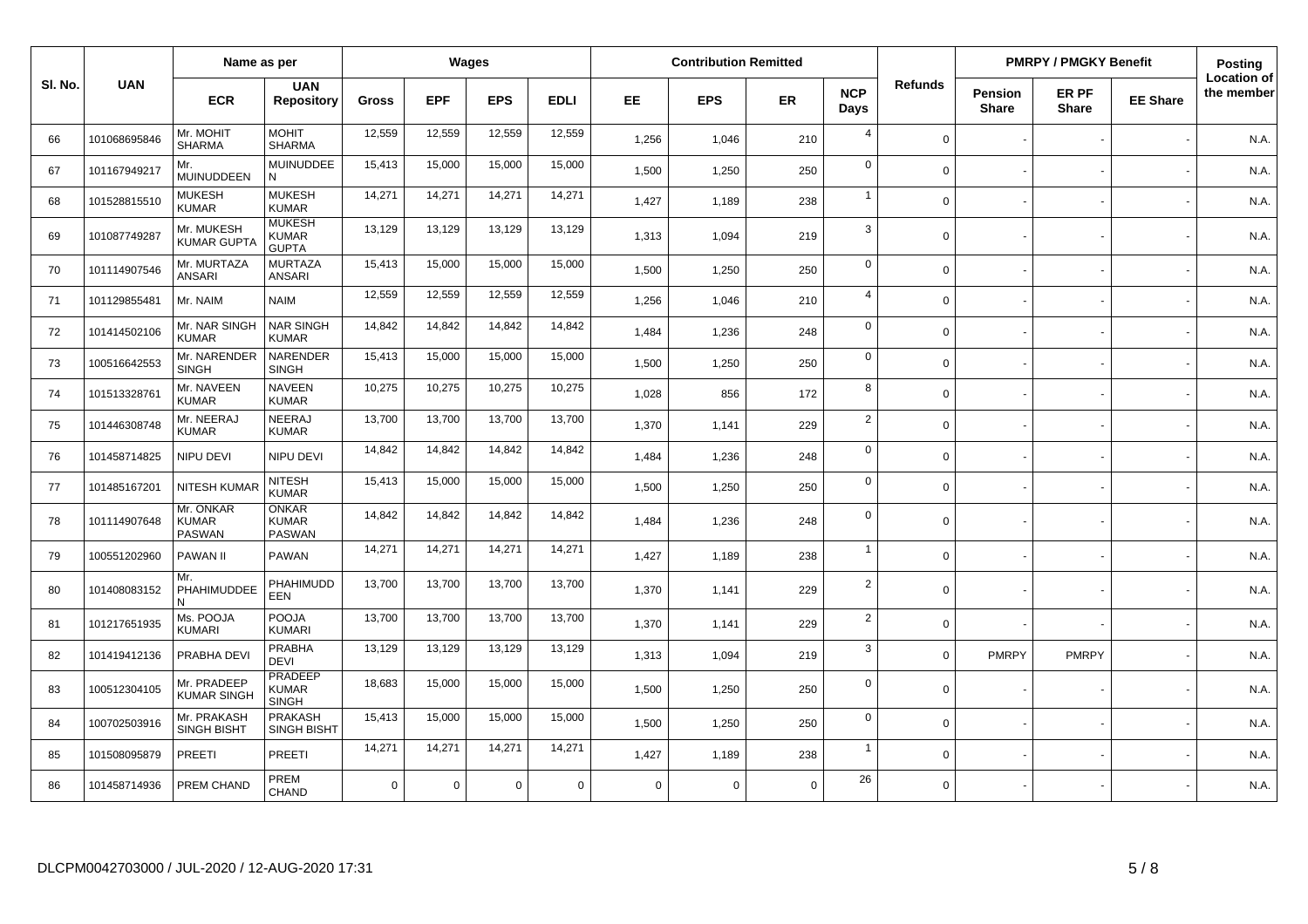|         | Name as per  |                                             | Wages                                          |              |            |            |             | <b>Contribution Remitted</b> |            |           |                    |                | <b>PMRPY / PMGKY Benefit</b>   |                       | Posting         |                                  |
|---------|--------------|---------------------------------------------|------------------------------------------------|--------------|------------|------------|-------------|------------------------------|------------|-----------|--------------------|----------------|--------------------------------|-----------------------|-----------------|----------------------------------|
| SI. No. | <b>UAN</b>   | <b>ECR</b>                                  | <b>UAN</b><br><b>Repository</b>                | <b>Gross</b> | <b>EPF</b> | <b>EPS</b> | <b>EDLI</b> | EE.                          | <b>EPS</b> | <b>ER</b> | <b>NCP</b><br>Days | <b>Refunds</b> | <b>Pension</b><br><b>Share</b> | ER PF<br><b>Share</b> | <b>EE Share</b> | <b>Location of</b><br>the member |
| 87      | 101596370249 | PREMSHANKAR                                 | PREMSHANK<br>AR                                | 10,846       | 10,846     | 10,846     | 10,846      | 1,085                        | 903        | 182       | $\overline{7}$     | $\Omega$       |                                |                       |                 | N.A.                             |
| 88      | 100738522606 | Ms. PRIYANKA                                | PRIYANKA                                       | 15.413       | 15,000     | 15,000     | 15,000      | 1,500                        | 1,250      | 250       | $\mathbf 0$        | $\Omega$       |                                |                       |                 | N.A.                             |
| 89      | 101048119563 | Mr. PYARE LAL                               | <b>PYARE LAL</b>                               | 13,129       | 13,129     | 13,129     | 13,129      | 1,313                        | 1,094      | 219       | $\mathbf{3}$       | $\Omega$       |                                |                       |                 | N.A.                             |
| 90      | 101361915112 | Mr.<br>RAGHUNANDA<br>N KUMAR                | RAGHUNAND<br>AN KUMAR                          | 15,413       | 15,000     | 15,000     | 15,000      | 1,500                        | 1,250      | 250       | $\mathbf 0$        | $\Omega$       | Others                         | Others                |                 | N.A.                             |
| 91      | 101174925277 | Mr. RAJ KISHOR   RAJ KISHOR                 |                                                | 15,413       | 15,000     | 15,000     | 15,000      | 1,500                        | 1,250      | 250       | $\mathbf 0$        | $\Omega$       |                                |                       |                 | N.A.                             |
| 92      | 101151377040 | Mr. RAJ KUMAR                               | RAJ KUMAR                                      | 14,842       | 14,842     | 14,842     | 14,842      | 1.484                        | 1,236      | 248       | $\mathbf 0$        | $\Omega$       |                                |                       |                 | N.A.                             |
| 93      | 100532996867 | RAJA RAM                                    | RAJA RAM                                       | 14,842       | 14,842     | 14,842     | 14,842      | 1,484                        | 1,236      | 248       | $\mathbf 0$        | $\Omega$       |                                |                       |                 | N.A.                             |
| 94      | 101517468839 | Mr. RAJEEV<br><b>KUMAR</b>                  | <b>RAJEEV</b><br><b>KUMAR</b>                  | 11,417       | 11,417     | 11,417     | 11,417      | 1,142                        | 951        | 191       | 6                  | $\Omega$       |                                |                       |                 | N.A.                             |
| 95      | 100566256947 | RAJU KR                                     | RAJU KUMAR                                     | 14,271       | 14,271     | 14,271     | 14,271      | 1,427                        | 1,189      | 238       | $\overline{1}$     | $\Omega$       |                                |                       |                 | N.A.                             |
| 96      | 101365562711 | Mr. RAKESH<br><b>KUMAR JHA</b>              | <b>RAKESH</b><br><b>KUMAR JHA</b>              | 14,842       | 14,842     | 14,842     | 14,842      | 1,484                        | 1,236      | 248       | $\mathbf 0$        | $\Omega$       |                                |                       |                 | N.A.                             |
| 97      | 101386670379 | Mr. RAKESH<br><b>KUMAR</b><br><b>NAMDEV</b> | <b>RAKESH</b><br><b>KUMAR</b><br><b>NAMDEV</b> | 15,413       | 15,000     | 15,000     | 15,000      | 1,500                        | 1,250      | 250       | $\mathbf 0$        | $\Omega$       | Others                         | Others                |                 | N.A.                             |
| 98      | 101528815523 | <b>RAM ASHISH</b>                           | <b>RAM ASHISH</b>                              | 8,563        | 8,563      | 8,563      | 8,563       | 856                          | 713        | 143       | 11                 | $\mathbf 0$    |                                |                       |                 | N.A.                             |
| 99      | 101485166748 | <b>RAM KUMAR</b>                            | <b>RAM KUMAR</b>                               | 15,413       | 15,000     | 15,000     | 15,000      | 1,500                        | 1,250      | 250       | $\mathbf 0$        | $\Omega$       |                                |                       |                 | N.A.                             |
| 100     | 100551205697 | <b>RAM KUMAR</b>                            | <b>RAM KUMAR</b>                               | 15,413       | 15,000     | 15,000     | 15,000      | 1,500                        | 1,250      | 250       | $\mathbf 0$        | $\Omega$       |                                |                       |                 | N.A.                             |
| 101     | 101419412087 | <b>RAM MOHAN</b>                            | <b>RAM MOHAN</b>                               | 1,713        | 1,713      | 1,713      | 1,713       | 171                          | 143        | 28        | 23                 | $\Omega$       | <b>PMRPY</b>                   | <b>PMRPY</b>          |                 | N.A.                             |
| 102     | 100474379243 | Ms. RANI DEVI                               | RANI DEVI                                      | 4,567        | 4,567      | 4,567      | 4,567       | 457                          | 380        | 77        | 18                 | $\mathbf 0$    |                                |                       |                 | N.A.                             |
| 103     | 100532995380 | Mr. RANJAN<br><b>KUMAR</b>                  | <b>RANJAN</b><br><b>KUMAR</b>                  | 14,271       | 14,271     | 14,271     | 14,271      | 1,427                        | 1,189      | 238       | $\overline{1}$     | $\Omega$       |                                |                       |                 | N.A.                             |
| 104     | 101419412162 | <b>RAVI KUMAR</b>                           | RAVI                                           | 15,413       | 15,000     | 15,000     | 15,000      | 1,500                        | 1,250      | 250       | $\mathbf 0$        | $\mathbf 0$    |                                |                       |                 | N.A.                             |
| 105     | 100566255383 | <b>RAVINDER</b>                             | <b>RAVINDRA</b><br><b>RAUT</b>                 | 10,275       | 10,275     | 10,275     | 10,275      | 1,028                        | 856        | 172       | 8                  | $\Omega$       |                                |                       |                 | N.A.                             |
| 106     | 101299226232 | Mr. RITU                                    | <b>RITU</b>                                    | 13,129       | 13,129     | 13,129     | 13,129      | 1,313                        | 1,094      | 219       | $\mathbf{3}$       | $\Omega$       |                                |                       |                 | N.A.                             |
| 107     | 101368264694 | Mrs. RUMA                                   | <b>RUMA</b>                                    | 13,700       | 13,700     | 13,700     | 13,700      | 1,370                        | 1,141      | 229       | $\overline{2}$     | $\Omega$       | <b>PMRPY</b>                   | <b>PMRPY</b>          |                 | N.A.                             |
| 108     | 101419412094 | <b>SACHIN</b>                               | SACHIN                                         | 15,413       | 15,000     | 15,000     | 15,000      | 1,500                        | 1,250      | 250       | $\overline{0}$     | $\Omega$       | Others                         | Others                |                 | N.A.                             |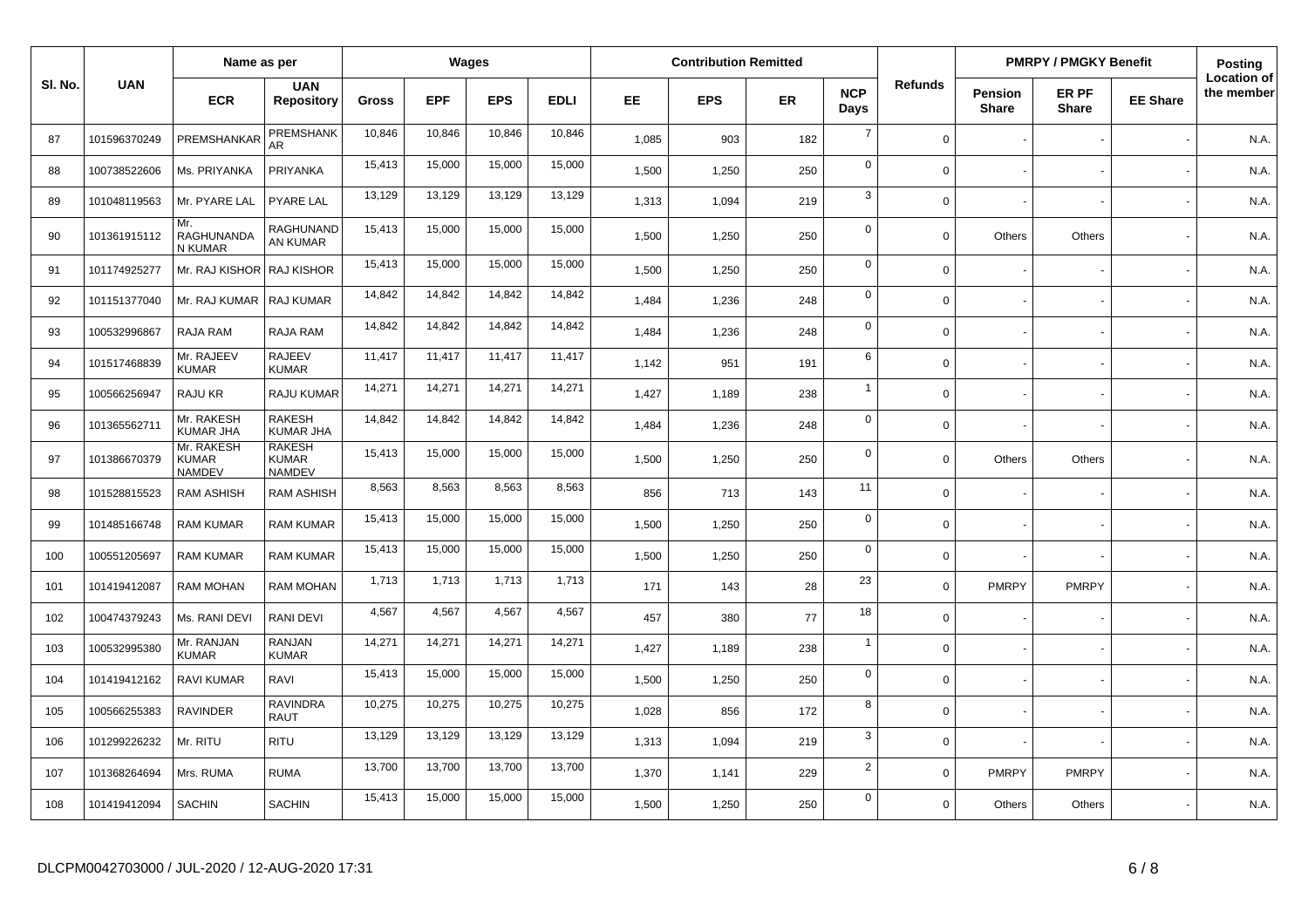|        | Name as per  |                                                 | Wages                                           |              |            |            |             | <b>Contribution Remitted</b> |            |             |                    |                | <b>PMRPY / PMGKY Benefit</b> |                       | Posting         |                                  |
|--------|--------------|-------------------------------------------------|-------------------------------------------------|--------------|------------|------------|-------------|------------------------------|------------|-------------|--------------------|----------------|------------------------------|-----------------------|-----------------|----------------------------------|
| SI. No | <b>UAN</b>   | <b>ECR</b>                                      | <b>UAN</b><br><b>Repository</b>                 | <b>Gross</b> | <b>EPF</b> | <b>EPS</b> | <b>EDLI</b> | <b>EE</b>                    | <b>EPS</b> | <b>ER</b>   | <b>NCP</b><br>Days | <b>Refunds</b> | Pension<br><b>Share</b>      | ER PF<br><b>Share</b> | <b>EE Share</b> | <b>Location of</b><br>the member |
| 109    | 101597453635 | <b>SACHIN KUMAR</b><br><b>RAM</b>               | <b>SACHIN</b><br>KUMAR RAM                      | 15,413       | 15,000     | 15,000     | 15,000      | 1,500                        | 1,250      | 250         | $\mathbf 0$        | $\mathbf 0$    |                              |                       |                 | N.A.                             |
| 110    | 101597453626 | <b>SAHIL KUMAR</b>                              | <b>SAHIL</b><br><b>KUMAR</b>                    | 14,842       | 14,842     | 14,842     | 14,842      | 1.484                        | 1,236      | 248         | $\mathbf 0$        | $\Omega$       |                              |                       |                 | N.A.                             |
| 111    | 100511990638 | Mr. SANDEEP<br><b>KUMAR</b>                     | SANDEEP<br><b>KUMAR</b>                         | 15,413       | 15,000     | 15,000     | 15,000      | 1,500                        | 1,250      | 250         | $\mathbf 0$        | $\Omega$       |                              |                       |                 | N.A.                             |
| 112    | 100551204373 | SANDEEP<br><b>SINGH</b>                         | SANDEEP<br><b>SINGH</b>                         | 15,915       | 15,000     | 15,000     | 15,000      | 1,500                        | 1,250      | 250         | $\mathbf{3}$       | $\Omega$       |                              |                       |                 | N.A.                             |
| 113    | 100551204974 | SANJU                                           | <b>SANJU DEVI</b>                               | 15,413       | 15,000     | 15,000     | 15,000      | 1,500                        | 1,250      | 250         | $\mathbf 0$        | $\Omega$       |                              |                       |                 | N.A.                             |
| 114    | 100566256767 | SANTOSH<br><b>KUMAR</b>                         | <b>SANTOSH</b><br><b>KUMAR</b><br><b>VERMA</b>  | 18,683       | 15,000     | 15,000     | 15,000      | 1,500                        | 1,250      | 250         | $\mathbf 0$        | $\Omega$       |                              |                       |                 | N.A.                             |
| 115    | 101426539288 | Mrs. SHAHINA                                    | <b>SHAHINA</b>                                  | 11,417       | 11,417     | 11,417     | 11,417      | 1,142                        | 951        | 191         | 6                  | $\Omega$       |                              |                       |                 | N.A.                             |
| 116    | 101419412060 | <b>SHAMBHU</b><br><b>KUMAR</b><br><b>PASWAN</b> | <b>SHAMBHU</b><br><b>KUMAR</b><br>PASWAN        | 18,683       | 15,000     | 15,000     | 15,000      | 1,500                        | 1,250      | 250         | $\mathbf 0$        | $\Omega$       |                              |                       |                 | N.A.                             |
| 117    | 100919015837 | Mr. SHARWAN<br><b>KUMAR RAM</b>                 | <b>SHARWAN</b><br><b>KUMAR RAM</b>              | 14,842       | 14,842     | 14,842     | 14,842      | 1,484                        | 1,236      | 248         | $\mathbf 0$        | $\Omega$       |                              |                       |                 | N.A.                             |
| 118    | 101497092872 | SHIVAM SINGH                                    | SHIVAM<br><b>SINGH</b>                          | $\Omega$     | $\Omega$   | $\Omega$   | $\mathsf 0$ | $\Omega$                     | $\Omega$   | $\mathbf 0$ | 26                 | $\Omega$       |                              |                       |                 | N.A.                             |
| 119    | 101485166753 | <b>SHIVENDER</b><br><b>KUMAR</b>                | <b>SHIVENDER</b><br><b>KUMAR</b>                | 15,413       | 15,000     | 15,000     | 15,000      | 1,500                        | 1,250      | 250         | $\mathbf 0$        | $\Omega$       |                              |                       |                 | N.A.                             |
| 120    | 100915316972 | <b>SHRVAN</b><br><b>KUMAR</b><br>MANDAL         | <b>SHRVAN</b><br><b>KUMAR</b><br><b>MANDAL</b>  | 14,271       | 14,271     | 14,271     | 14,271      | 1,427                        | 1,189      | 238         | $\overline{1}$     | $\Omega$       |                              |                       |                 | N.A.                             |
| 121    | 101497730204 | Mr. SONU<br><b>KUMAR PASVA</b>                  | SONU<br><b>KUMAR</b><br>PASVAN                  | 14,842       | 14,842     | 14,842     | 14,842      | 1,484                        | 1,236      | 248         | $\mathbf 0$        | $\Omega$       |                              |                       |                 | N.A.                             |
| 122    | 101485167168 | SUDHNSHU<br><b>KUMAR</b>                        | SUDHNSHU<br><b>KUMAR</b>                        | 15,413       | 15,000     | 15,000     | 15,000      | 1,500                        | 1,250      | 250         | $\mathbf 0$        | $\Omega$       |                              |                       |                 | N.A.                             |
| 123    | 101193287949 | Ms. SUMAN                                       | <b>SUMAN</b>                                    | 14,271       | 14,271     | 14,271     | 14,271      | 1,427                        | 1,189      | 238         | $\overline{1}$     | $\Omega$       |                              |                       |                 | N.A.                             |
| 124    | 100566254674 | <b>SUNIL</b>                                    | <b>SUNEEL</b>                                   | $\Omega$     | $\Omega$   | $\Omega$   | $\mathbf 0$ | $\Omega$                     | 0          | $\mathbf 0$ | 26                 | $\Omega$       |                              |                       |                 | N.A.                             |
| 125    | 101485166674 | <b>SUNIL KUMAR</b>                              | <b>SUNIL</b><br><b>KUMAR</b>                    | 13,700       | 13,700     | 13,700     | 13,700      | 1,370                        | 1,141      | 229         | $\overline{2}$     | $\Omega$       |                              |                       |                 | N.A.                             |
| 126    | 101262780101 | Mr. SURAJ                                       | <b>SURAJ</b>                                    | 14,271       | 14,271     | 14,271     | 14,271      | 1,427                        | 1,189      | 238         | $\overline{1}$     | $\Omega$       |                              |                       |                 | N.A.                             |
| 127    | 101193363027 | Mr. SURAJ<br><b>KUMAR</b>                       | <b>SURAJ</b><br><b>KUMAR</b>                    | 14,271       | 14,271     | 14,271     | 14,271      | 1,427                        | 1,189      | 238         | $\overline{1}$     | $\Omega$       | <b>PMRPY</b>                 | <b>PMRPY</b>          |                 | N.A.                             |
| 128    | 101419412115 | <b>SURENDRA</b><br><b>KUMAR SINGH</b>           | <b>SURENDRA</b><br><b>KUMAR</b><br><b>SINGH</b> | 13,129       | 13,129     | 13,129     | 13,129      | 1,313                        | 1,094      | 219         | 3                  | $\Omega$       |                              |                       |                 | N.A.                             |
| 129    | 101401265528 | <b>SURUCHI</b>                                  | <b>SURUCHI</b>                                  | 15,413       | 15,000     | 15,000     | 15,000      | 1,500                        | 1,250      | 250         | $\mathbf 0$        | $\Omega$       | Others                       | Others                |                 | N.A.                             |